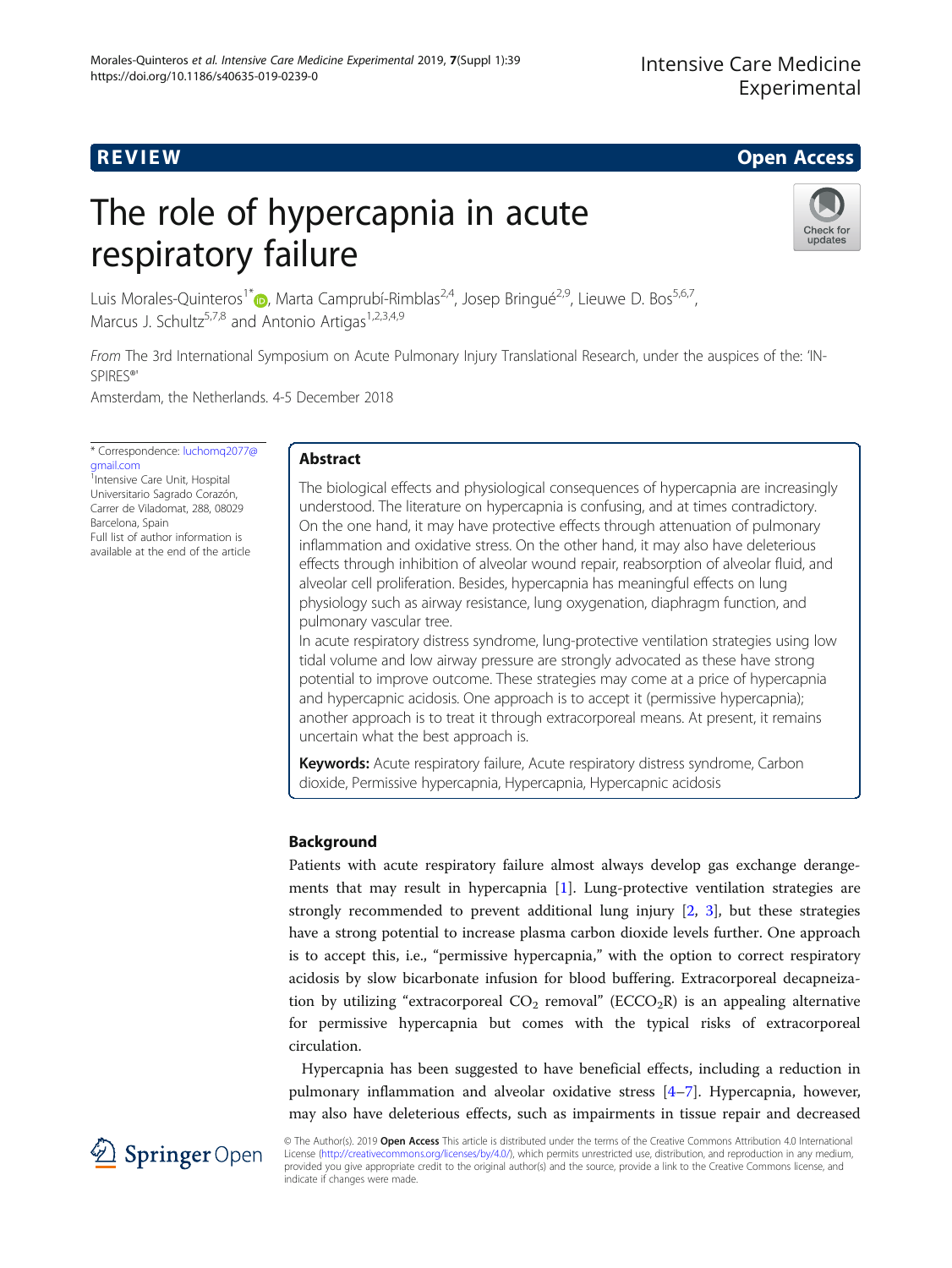alveolar fluid clearance  $[8-11]$  $[8-11]$  $[8-11]$  $[8-11]$  $[8-11]$ . Seen these seemingly opposite effects, it becomes increasingly important to determine the net consequence of hypercapnia. Indeed, the number one question in patients with acute respiratory distress syndrome (ARDS), who either have hypercapnia or develop hypercapnia as a consequence of lung-protective ventilator settings, is whether hypercapnia should be accepted, or prevented and corrected.

This narrative review provides an overview of the various biological and physiological effects of hypercapnia and discusses current strategies affecting the plasma carbon dioxide levels in ARDS patients.

# Biological effects of hypercapnia—preclinical studies

Several preclinical studies have shown hypercapnia displays profound impact on alveolar cells and humoral factors that all could play a role in lung injury. Some of these effects can be seen as potentially beneficial, while others, in theory, could be harmful.

# Effects of hypercapnia on alveolar cells (Table 1)

Hypercapnia has been found to decrease microvascular permeability, lung edema formation, and bronchoalveolar lavage protein content in the rabbit lungs subjected to ex vivo ventilation with high pressures [[4](#page-9-0)]. Hypercapnia also reduced histologically confirmed lung injury in ventilated mice [\[5](#page-9-0)]. The plausible mechanisms are related to the action of carbon dioxide upon the nuclear factor kappa pathway, which prevents p65 translocation and reducing inflammation [\[12,](#page-9-0) [13](#page-9-0)].

It also attenuated apoptosis in rabbits subjected to ischemia and reperfusion injury [[6](#page-9-0)], and buffering hypercapnic acidosis worsened lung injury in this model [\[14\]](#page-9-0). One of the proposed mechanisms is the inhibitory action of  $CO<sub>2</sub>$  on the ADAM-17 (a sheddase), thus preventing the activation of the p44/p42 MAPK pathway and, by this way, reducing apoptosis [\[15\]](#page-9-0). Finally, hypercapnia resulted in less cell injury and neutrophil adherence to endothelial monolayers in stimulated pulmonary endothelial cells [[16\]](#page-9-0).

| Study                         | Experimental model                                                                     | Applied $CO2$                                  | Cellular effects                                                                           |
|-------------------------------|----------------------------------------------------------------------------------------|------------------------------------------------|--------------------------------------------------------------------------------------------|
| Broccard<br>et al. $[4]$      | VILI ex vivo (rabbit)                                                                  | PaCO <sub>2</sub> target<br>$70 - 100$<br>mmHq | HCA reduced microvascular permeability, I<br>ung edema formation, and BAL protein content  |
| Yang<br>et al. [20]           | VILI in vivo (rat) and in vitro<br>alveolar epithelial cells                           | PaCO <sub>2</sub> target<br>$80 - 100$<br>mmHq | HCA attenuated microvascular leak, oxidative<br>stress, and inflammation                   |
| Doerr<br>et al. [65]          | VILI/plasma wound resealing.<br>Ex vivo (rat) and in vitro<br>alveolar epithelial cell | 12%                                            | Hypercapnia reduced plasma membrane<br>resealing in vivo and in vitro                      |
| <b>OToole</b><br>et al. $[8]$ | In vitro three cell respiratory lines                                                  | 10, 15%                                        | Hypercapnia reduced rate of wound closure<br>(cell migration) via NF-KB pathway inhibition |
| O'Croinin<br>et al. [17]      | E. coli pneumonia (48 h). In vivo (rat)                                                | 8%                                             | Hypercapnia worsened lung injury induced by<br>prolonged untreated E. coli pneumonia       |
| Wang<br>et al. [21]           | Endotoxin stimulation. In vitro<br>human and mouse macrophages                         | 5, 9, 12.5,<br>20%                             | Hypercapnia inhibited macrophage<br>phagocytosis                                           |

|                            |  |  | Table 1 Alveolar cellular effects of hypercapnia: summary of in vivo and ex vivo experiments on |  |  |  |  |
|----------------------------|--|--|-------------------------------------------------------------------------------------------------|--|--|--|--|
| the effects of hypercapnia |  |  |                                                                                                 |  |  |  |  |

HCA hypercapnic acidosis, VILI ventilator-induced lung injury, BAL bronchoalveolar lavage, NF-KB nuclear factor kappa B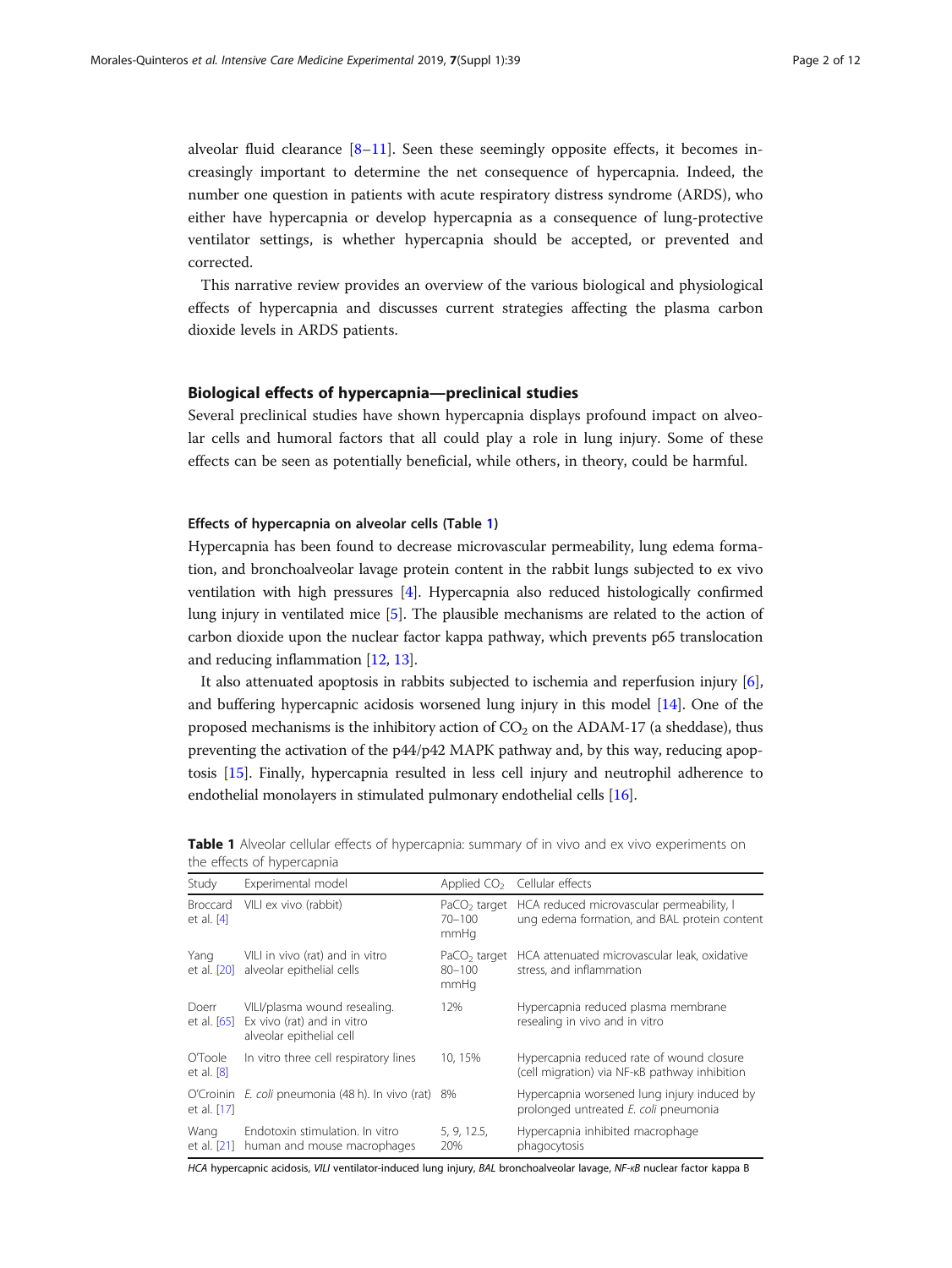Contrasting, in rats exposed to hypercapnia for 48 h, a challenge with Escherichia coli caused neutrophils to have impaired phagocytic activity, with higher bacterial colony counts in the lungs of these animals, possibly because of impairment in neutrophil function under sustained hypercapnic acidotic environment [[17\]](#page-9-0). Hypercapnia worsened injury and induce apoptosis in alveolar type 2 epithelial cells via a nitric oxide-dependent pathway in an in vitro model with fetal rat alveolar cells pre-incubated with lipopolysaccharide (LPS) and cytokines [[18\]](#page-9-0). Also, hypercapnia dose-dependently impaired alveolar cell proliferation and delayed wound repair in an in vitro scratch wound model of three different types of human lung cells [\[8](#page-9-0)]. These effects persisted with buffering of the hypercapnic acidosis. In line with this observation, in ex vivo and in vitro rat models of ventilator-induced lung injury (VILI), hypercapnic acidosis impaired membrane wound resealing. Carbon dioxide rather than pH reduced the rate of wound closure (cell migration) in a dose-dependent manner via NF-KB pathway inhibition. Furthermore, hypercapnia caused mitochondrial dysfunction and impaired cell proliferation in an in vitro model of cultured human alveolar epithelial cells by induction of miR-183, a microRNA, which in turn downregulated isocitrate dehydrogenase 2, a key enzyme of the tricarboxylic acid cycle that catalyzes the conversion of isocitrate to α-ketoglutarate, leading to mitochondrial dysfunction and impaired proliferation of alveolar epithelial cells [\[19](#page-9-0)].

# Effects of hypercapnia on humoral processes (Table [2\)](#page-3-0)

Hypercapnia has been found to attenuate cytokine production and oxygen free radical formation in mice subjected to alveolar stretch [[5](#page-9-0), [15](#page-9-0)]. Furthermore, hypercapnia markedly reduced apoptosis, oxidative stress, and inflammation in alveolar epithelial cells from high-pressure ventilation-stimulated rat lungs [[20\]](#page-9-0). Hypercapnic acidosis (HCA) exerts anti-inflammatory effects in rabbits with endotoxin-induced lung injury [[16](#page-9-0)].

On the contrary, hypercapnia has been found to selectively inhibit the expressions of proinflammatory cytokines in human and mouse macrophage cell lines [\[21](#page-9-0)]. In in vitro human cells' experiments, hypercapnia inhibited activation of the NF-κB pathway [[13](#page-9-0), [22](#page-9-0)], independent of pH.

#### Effects of hypercapnia on alveolar fluid clearance

Hypercapnic acidosis reduced alveolar edema formation by inhibiting an increase in pulmonary capillary included by free radicals [\[7\]](#page-9-0), ischemia-reperfusion [[14\]](#page-9-0), and high-stretch ventilation in in vitro and in vivo models [[23\]](#page-9-0).

However, hypercapnia has also been found to decrease alveolar fluid clearance by decreasing Na<sup>+</sup>, K<sup>+</sup>-ATPase activity in the alveoli basal membrane in in vivo studies in large and small animal models [[9,](#page-9-0) [24\]](#page-9-0), in ex vivo studies using a rodent lung model  $[10]$  $[10]$ , and in human alveolar epithelial cells  $[11]$  $[11]$ .

#### Physiologic effects of hypercapnia—animal and human studies

Several studies have shown various effects of hypercapnia on the respiratory system.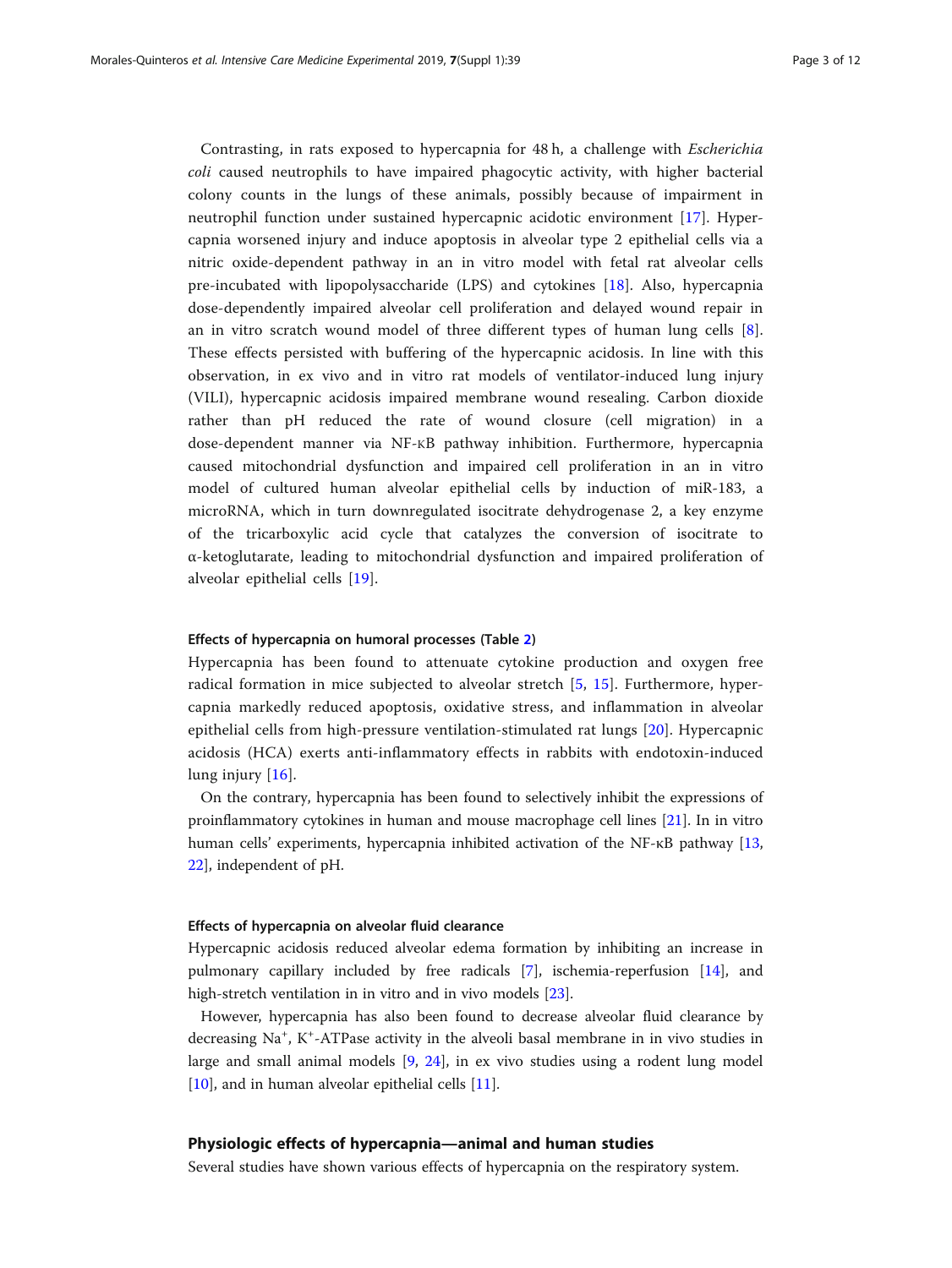| Study                 | Experimental model                                                                     | Applied<br>CO <sub>2</sub>                        | Humoral effects                                                                                                                                                     |
|-----------------------|----------------------------------------------------------------------------------------|---------------------------------------------------|---------------------------------------------------------------------------------------------------------------------------------------------------------------------|
| Shibata et al. [7]    | Free-radical ex vivo (rabbit)                                                          | 25%                                               | HCA attenuated free-radical injury via<br>inhibition of endogenous xanthine oxidase                                                                                 |
| Laffey et al. $[6]$   | Pulmonary IR ex vivo (rabbit)                                                          | 12%                                               | HCA reduced TNF-a, 8-isoprostane,<br>nitrotyrosine generation in the lung<br>tissue and reduced apoptosis                                                           |
| Yang et al. [20]      | VILI in vivo (rat) and in vitro<br>alveolar epithelial cells                           | PaCO <sub>2</sub><br>target<br>$80 - 100$<br>mmHq | HCA reduced caspase-3 activation<br>(apoptosis), MPO, MDA, via ASK-1-JNK/p38<br>pathway inhibition                                                                  |
|                       | Otulakowski et al. [15] VILI ex vivo (mouse) and<br>in vitro alveolar epithelial cells | 12%                                               | Hypercapnia prevented activation of EGFR<br>and p44/42 MAPK pathway in vitro. TNFR<br>shedding (on ADAM-17 ligand induced<br>by stretch injury) was reduced in vivo |
| Takeshita et al. [16] | Endotoxin in vitro pulmonary<br>endothelial cells                                      | 10%                                               | Hypercapnia reduced cell injury and<br>prevented IKB degradation.<br>NF-KB-dependent cytokine production<br>was reduced                                             |
| O'Toole et al. [8]    | In vitro three cell<br>respiratory lines                                               | 10, 15%                                           | Hypercapnia inhibited p65 translocation<br>and I <sub>KB</sub> degradation                                                                                          |
| Cummins et al. [13]   | Endotoxin stimulated. In<br>vitro six different cell lines                             | 5, 10%                                            | $CO2$ reduced the expression of innate<br>immune effectors II -6 and TNF-a                                                                                          |
| Wang et al. [21]      | Endotoxin stimulation. In vitro<br>human and mouse macrophages                         | 5, 9,<br>12.5,<br>20%                             | Hypercapnia reduced cytokine release<br>$(IL-6, TNF-\alpha)$                                                                                                        |

<span id="page-3-0"></span>Table 2 Humoral effects of hypercapnia: summary of in vivo and ex vivo experiments on the effects of hypercapnia

HCA hypercapnic acidosis, ADAM-17 ADAM metallopeptidase 17, ASK-1 apoptosis signal-regulating kinase-1, EGRF epidermal growth factor receptor, IkB inhibitory kappa B, IL-6 interleukin-6, IR ischemia-reperfusion, JNK c-Jun N-terminal kinase, MDA malondialdehyde, MPO myeloperoxidase, NF-kB nuclear factor kappa B, p44/42 MAPK p44/p42 mitogenactivated protein kinase, TNF-α tumor necrosis factor-α, TNFR tumor necrosis factor receptor, VILI ventilator-induced lung injury

# Effects of hypercapnia on airway resistance

Hypercapnia may either decrease or increase airway resistance. Alveolar hypercapnia decreases airway resistance by relaxing smooth muscle small bronchi (a direct effect) in healthy subjects [\[25\]](#page-9-0), while systemic hypercapnia causes vagal nerve-mediated constriction of the larger airway (an indirect effect) in animal models [[26\]](#page-9-0). These opposing but balanced effects may produce a little net alteration in airway resistance [\[27](#page-9-0)].

# Effects of hypercapnia on the oxygenating capacity of the lung

Hypercapnia potentiates hypoxic pulmonary vasoconstriction with a reduction in intrapulmonary shunt, improving gas exchange in normal [\[28](#page-9-0)–[30](#page-10-0)] and diseased lungs [\[31](#page-10-0), [32\]](#page-10-0). Hypercapnia also increases lung compliance, directing ventilation to the underventilated lung regions resulting in a better match between ventilation and perfusion in the lung of dogs [\[33](#page-10-0)]. The mechanism might be through increased alveolar surfactant secretion and more effective surface tension-lowering properties of surfactant under acidic conditions [[31\]](#page-10-0). However, in an in vivo rat model of prolonged E. coli pneumonia, hypercapnia lowered static lung compliance compared to normocapnia [[17\]](#page-9-0). Sustained hypercapnia may impair neutrophil function, increasing bacterial load, contributing to increased lung injury and worst compliance [\[14](#page-9-0)].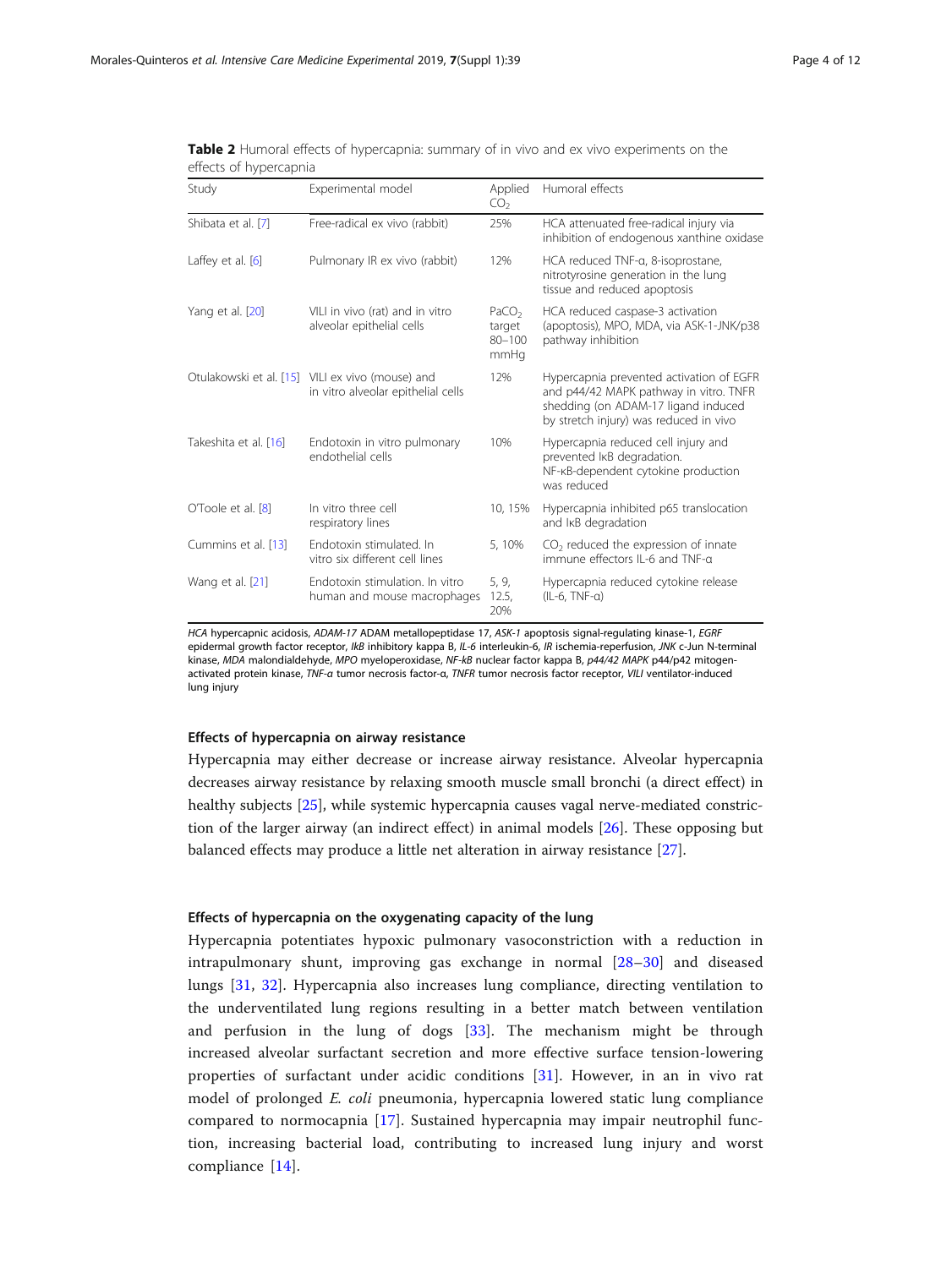Both hypercapnia and hypercapnic acidosis shift the hemoglobin–oxygen dissociation curve to the right and may increase hematocrit, augmenting the release of oxygen to the tissues in a canine model [\[34](#page-10-0)]. It also increases cardiac output through sympathoadrenal mechanisms [[35](#page-10-0)]. The secondary rise in cardiac output is associated with increased preload, afterload, contractility, and elevated heart rate [[36](#page-10-0)]. The overall effect is better oxygenation and improved global oxygen supply.

On the other hand, hypercapnia lowers alveolar oxygen tension by the following formula  $P_AO_2 = FiO_2 (P_B-47)$ —(PaCO<sub>2</sub>/R), where  $P_AO_2$  is the alveolar oxygen tension,  $P_B$ is the barometric pressure, and  $R$  is the respiratory quotient. However, compared to alterations in FiO<sub>2</sub> [[37\]](#page-10-0), the effect on alveolar oxygenation by alterations in alveolar ventilation is small.

The overall effect of these mechanisms is that blood oxygenation may remain mostly unchanged or improved.

#### Effects of hypercapnia on diaphragm function

Hypercapnic acidosis preserves diaphragmatic contractility and prevents ventilation-induced diaphragmatic myosin loss and inflammation in pigs [\[38](#page-10-0)]. However, hypercapnic acidosis impairs diaphragmatic function in spontaneously breathing patients, through effects on afferent transmission by the vagal nerve [[39\]](#page-10-0).

The clinical effect of hypercapnia upon diaphragmatic function needs to be further elucidated.

#### Effects of hypercapnia on pulmonary vasculature

In models of pulmonary hypertension induced by chronic hypoxia and right ventricular dysfunction, hypercapnic acidosis attenuates pulmonary hypertension, normalizes right ventricular function, and preserves the endothelial integrity and pulmonary vascular remodeling [\[40](#page-10-0)–[42\]](#page-10-0). The effects of hypercapnic acidosis on vasoconstriction and resistance in the pulmonary circulation have also been found in humans [[35\]](#page-10-0). These effects are exacerbated in the setting of preexisting pulmonary hypertension, such as found with ARDS [[43\]](#page-10-0).

# The impact of hypercapnia in acute respiratory distress syndrome

Supportive care with mechanical ventilation remains the mainstay of ARDS management with a goal to minimize lung injury caused by the forces created by mechanical ventilation. Treatment algorithms for ARDS typically begin with optimization of the settings to achieve the so-called lung-protective ventilation and proceed through increasing invasiveness based on physiological goals of gas exchange. These include higher positive end-expiratory pressures, lung recruitment manoeuvers, prone positioning, and extracorporeal removal of carbon dioxide.

# Permissive hypercapnia

Lung-protective ventilation with volumes limited to 6–8 mL/kg of predicted body weight (PBW) or lower, and plateau pressure  $<$  30 cm H<sub>2</sub>O, dramatically increases survival [\[2](#page-9-0)]. As a consequence of reducing alveolar ventilation with lower tidal volumes, hypercapnia results. Recognizing that low tidal volume ventilation confers survival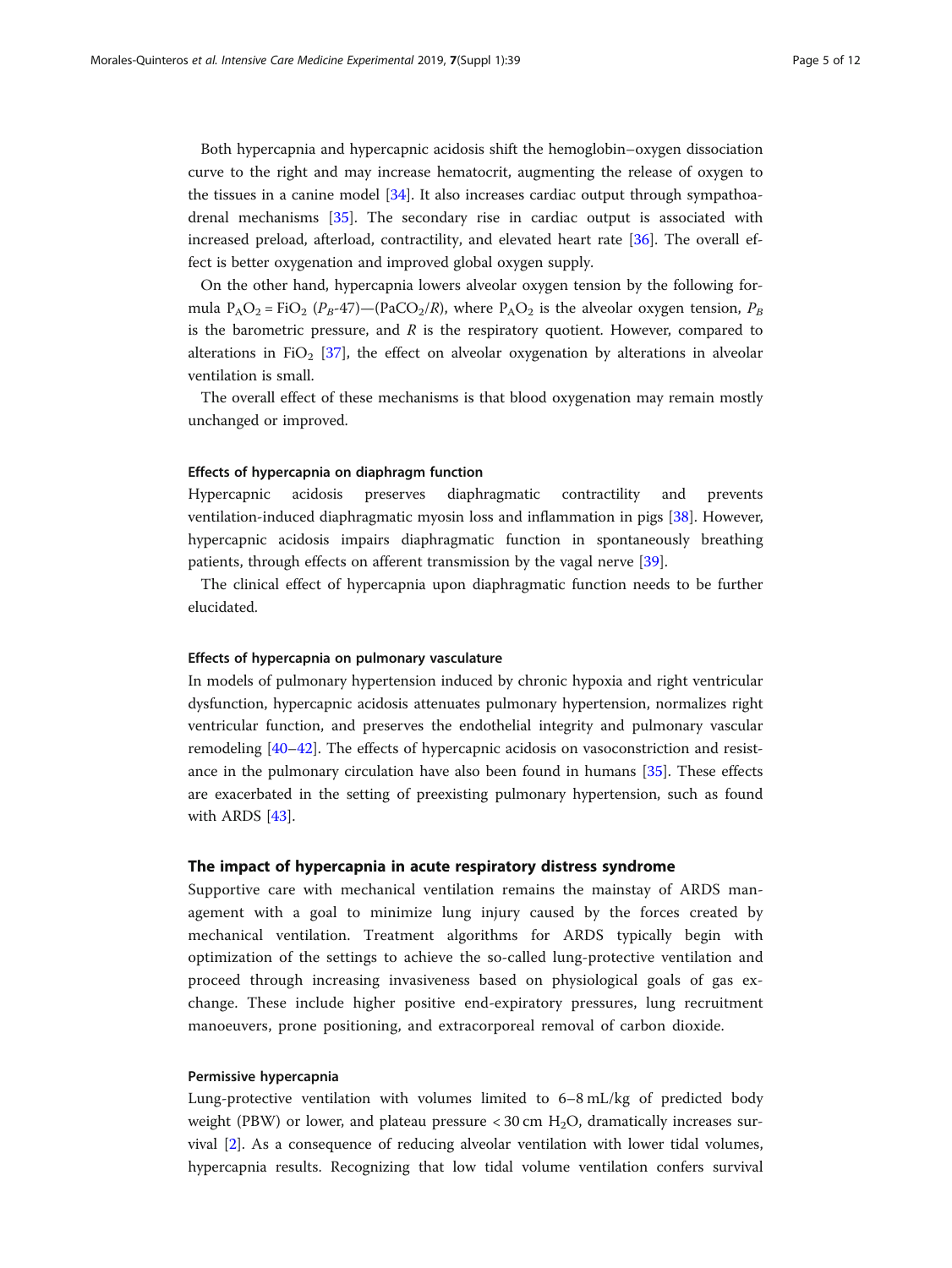benefits by reducing lung stretch and the cyclical collapse of alveoli, clinicians have accepted hypercapnia, giving rise to the concept of permissive hypercapnia [[44](#page-10-0)]. However, it remains unclear whether hypercapnic acidosis carries survival benefits independent of using low tidal volumes (Table 3).

In a retrospective analysis of the ARDS network, hypercapnic acidosis was associated with lower mortality in the group of patients receiving tidal volumes of 12 mL/kg PBW. However, there was no survival benefit in patients ventilated at tidal volumes of 6 mL/ kg PBW [[45\]](#page-10-0). It was hypothesized that lung-protective ventilation reduced lung injury caused by the ventilator to a point where the protective effect of hypercapnic acidosis could not be detected.

In a multicenter randomized clinical trial comparing low (7 mL/kg PBW) with conventional tidal volumes (10 mL/kg PBW), a trend towards higher mortality was observed in patients who developed hypercapnia and acidosis [[46\]](#page-10-0). These findings resulted in a premature stop of that trial, making interpretation of the results difficult.

Recently, a post hoc analysis of three prospective non-interventional international studies in ARDS patients was published [\[47](#page-10-0)]. In this analysis, severe hypercapnia  $(PaCO<sub>2</sub> > 50 mmHg)$  was associated with higher mortality and more organ failures compared to patients with normocapnia. Acidosis or the combination of hypercapnia and acidosis independently increased the risk of mortality in the intensive care unit. The incidence of severe hypercapnia increased significantly with the time (1998, 2004, and 2010) as a consequence of the diverse respiratory strategies practiced over the years, which may reflect the feeling of many intensivists that hypercapnia could be beneficial [[47\]](#page-10-0).

Finally, one retrospective analysis including over 250,000 ARDS patients receiving mechanical ventilation showed that patients who developed hypercapnic acidosis (pH < 7.35 PaCO<sub>2</sub> > 65 mmHg) during the first 24 h of mechanical ventilation had significantly higher mortality than those who had compensated hypercapnia or normocapnia [[48\]](#page-10-0).

#### Lung overdistension

The rationale for using positive end-expiratory pressure (PEEP) is to mitigate the injurious effects of repetitive opening and closing of lung units by restoring the functional size of the lung, promoting lung protection, and improving gas exchange and lung mechanics. However, high levels of PEEP may lead to overdistension of lung units, especially those that remained normally aerated within heterogeneous ARDS lungs, and

**Table 3** Randomized controlled studies in lung-protective ventilation and PaCO<sub>2</sub> levels

| Study                | Mortality benefit | $PaCO2$ in control arm<br>$(mmHq \pm SD)$ | PaCO <sub>2</sub> in LPV arm<br>$(mmHq \pm SD)$ | Buffer used |
|----------------------|-------------------|-------------------------------------------|-------------------------------------------------|-------------|
| ARDSNet [2]          | Yes               | $35.8 \pm 8.0$                            | $40.0 \pm 10.0$                                 | Yes         |
| Amato et al. [66]    | Yes               | $36.0 \pm 1.5$                            | $58.0 \pm 3.0$                                  | No.         |
| Brochard et al. [46] | No                | $41.0 + 7.5$                              | $59.5 + 19.0$                                   | No          |
| Brower et al. [67]   | No                | $40.1 \pm 1.6$                            | $50.3 \pm 3.5$                                  | Yes         |
| Stewart et al. [68]  | No.               | $46.1 \pm 10$                             | $54.5 + 15$                                     | No          |

LPV lung-protective ventilation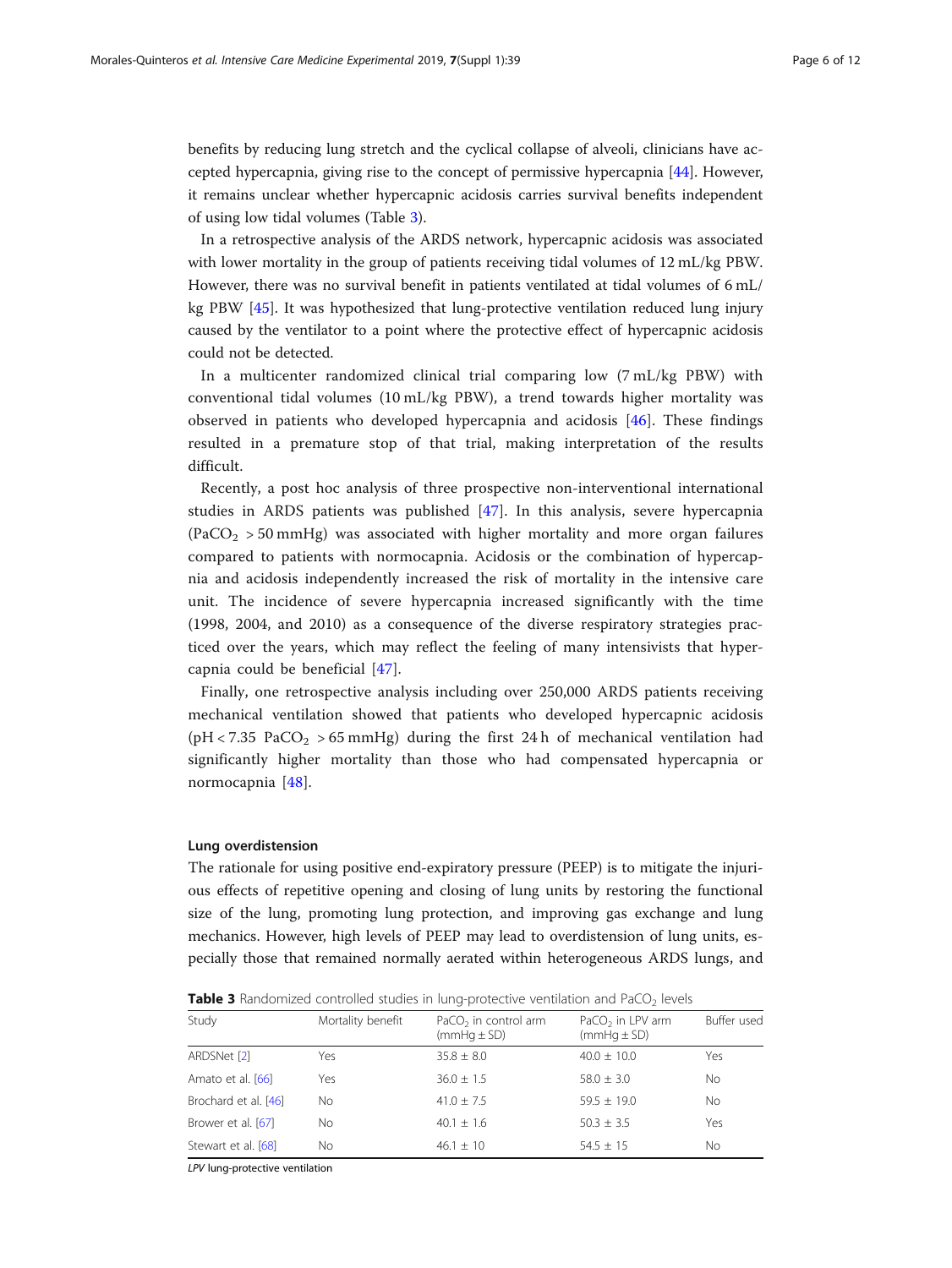this may increase alveolar dead space [\[49](#page-10-0)–[51\]](#page-10-0). The consequence of this will be a rise of carbon dioxide levels.

In a recent international randomized clinical trial in ARDS patients, the use of the "open lung approach" actually increased 28-day mortality [[52](#page-10-0)]. Notably, this trial used aggressive recruitment manoeuvers and "super high" levels of positive end-expiratory pressure compared to previous trials [[53](#page-10-0)–[55](#page-10-0)]. It is also worth to note that patients in this trial had much higher blood carbon dioxide levels than patients in previous trials that tested the "open lung approach." It could be hypothesized that this reflects an increase in dead space secondary to overdistension.

# Extracorporeal  $CO<sub>2</sub>$  removal (Table [4](#page-7-0) and Additional file [1](#page-8-0))

Despite lung-protective ventilation strategies, up to 30% of patients with ARDS have evidence of tidal hyperinflation, representing a potential risk of VILI [\[56](#page-10-0)]. A strategy of "ultraprotective ventilation" with tidal volumes lower than 6 mL/kg PBW requires extracorporeal decapneization.

This approach has been tested in two trials in ARDS patients, resulting in less lung injury caused by ventilation [\[57](#page-10-0)] and a decrease in the number of ventilation days [[58\]](#page-10-0). In one feasibility study,  $ECCO<sub>2</sub>R$  facilitated ventilation with ultralow tidal volumes near to 3 mL/kg PBW, while preventing hypercapnic acidosis [[59\]](#page-10-0). These findings were confirmed in a recently completed international multicenter randomized clinical trial ([ClinicalTrials.gov/ct2/show/NCT02282657](http://clinicaltrials.gov/ct2/show/NCT02282657)). One currently recruiting randomized clinical trial evaluates whether ultraprotective ventilation by employing  $ECCO<sub>2</sub>R$  affects 90-day mortality in patients with hypoxemic acute respiratory failure [\(ClinicalTrials.gov/ct2/show/NCT02654327](http://clinicaltrials.gov/ct2/show/NCT02654327)).

Although ECCO<sub>2</sub>R seems to be effective in mitigating hypercapnic acidosis and possibly in reducing VILI and mechanical ventilation days,  $ECCO<sub>2</sub>R$  may have pulmonary and hemodynamic consequences. It can be associated to adverse effects such worsening hypoxemia and increased  $FiO<sub>2</sub>$  requirements due to a decrease in mean airway pressure, low ventilation-perfusion ratio, and lower partial pressure of alveolar oxygen secondary to a decreased lung respiratory quotient [[60](#page-10-0), [61](#page-10-0)]. Besides, because of the low flow system of  $ECCO<sub>2</sub>R$ , higher anticoagulation requirements are needed in order to maintain ECCO2R efficiency and performance. Therefore, significant complications may occur as a consequence of anticoagulation or catheter insertion with hemodynamic instability and a higher number of red blood cell transfusions needed [[59,](#page-10-0) [62](#page-10-0)–[64](#page-11-0)].

It is worth to say that  $ECCO<sub>2</sub>R$  may be a promising adjuvant therapeutic strategy for reducing the impact of mechanical ventilation through ultraprotective ventilation rather than to mitigate hypercapnia in patients under conventional lung-protective ventilation. For the time being, the available literature does not provide definitive information on the usefulness of  $ECCO<sub>2</sub>R$  in patients with acute respiratory failure. Its use for the moment is experimental.

# Conclusion

It is increasingly recognized that  $CO<sub>2</sub>$  is much more than just a waste product of cellular metabolism. Indeed, it should be seen as a potent biological agent that exerts protective as well as harmful effects. Hypercapnia may develop in ARDS patients, and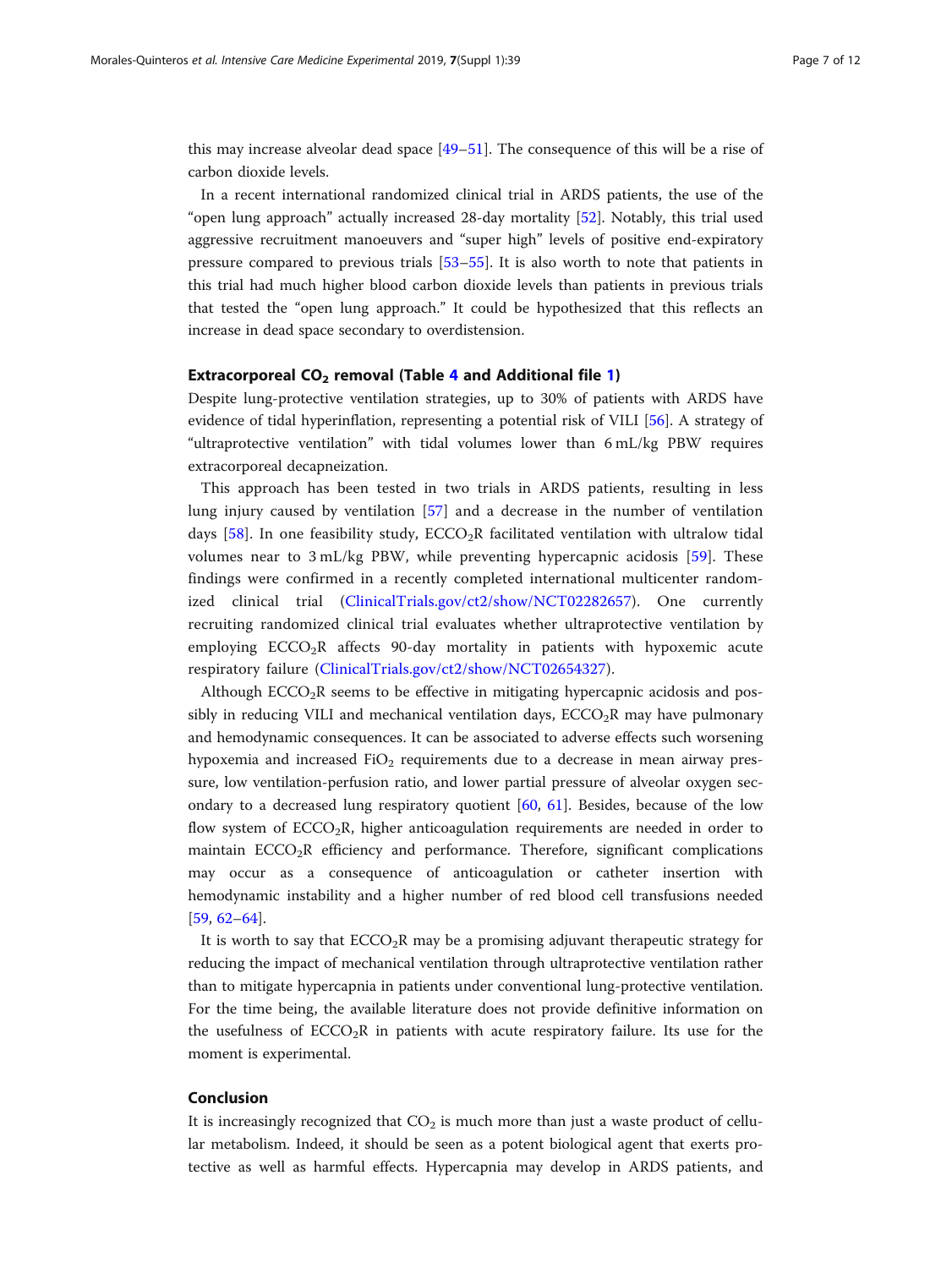| Study                                     | $ECCO2R$ technique                                                                                                                                                                                        | Description and results                                                                                                                                                                                                                                                                                                                                                                                                                                                                                                                                                                                                                                                                                                                                    |
|-------------------------------------------|-----------------------------------------------------------------------------------------------------------------------------------------------------------------------------------------------------------|------------------------------------------------------------------------------------------------------------------------------------------------------------------------------------------------------------------------------------------------------------------------------------------------------------------------------------------------------------------------------------------------------------------------------------------------------------------------------------------------------------------------------------------------------------------------------------------------------------------------------------------------------------------------------------------------------------------------------------------------------------|
| Terragni et al. [56]                      | Modified continuous W hemofiltration<br>system with membrane lung via a 14-Fr sin-<br>gle dual lumen catheter (femoral) with an<br>extracorporeal blood flow of 191–422 mL/<br>min                        | Prospective study.<br>Ten ARDS patients with $28 \leq$ Pplat $\leq$ 30 after<br>72 h of ARDSNet ventilation were placed on<br>$ECCO2R$ and had a progressive reduction in<br>V <sub>T.</sub><br>$V_T$ was reduced from 6.3 $\pm$ 0.2 to 4.2 $\pm$ 0.3<br>mL/kg PBW and Pplat decreased from 29.1<br>$\pm$ 1.2 to 25.0 $\pm$ 1.2 cmH <sub>2</sub> O ( <i>P</i> < 0.001).<br>Consequent respiratory acidosis was<br>managed by $ECCO2R$ .<br>Improvement of morphological markers of<br>lung protection and reduction in pulmonary<br>cytokines ( $P < 0.01$ ) after 72 h of ventilation<br>with $VT < 6$ mL/kg PBW.<br>No patient-related complications.<br>Membrane clotting in three patients.                                                            |
| Bein et al. [58]                          | Femoral AV pumpless extracorporeal lung<br>assist (PECLA) via a 15-Fr arterial cannula and<br>17-Fr venous cannula with a mean extracor-<br>poreal blood flow of 1.3 L/min                                | Randomized controlled trial.<br>Moderate/severe ARDS after 24-h<br>stabilization period with higher PEEP.<br>Randomized to ECCO <sub>2</sub> R group with $\sim$ 3 mL/<br>kg PBW ventilation or control group with $\sim$<br>6 mL/kg PBW ventilation.<br>There were no significant differences in<br>VFDs at day 28 (10 vs. 9 days, $P = 0.78$ ) or<br>day 60 (33 vs. 29, $P = 0.47$ ).<br>Post hoc analysis showed that patients with<br>$P/F \le 150$ at randomization in ECCO <sub>2</sub> R group<br>had a significantly shorter duration of<br>ventilation (VFDs at day 60, 41 vs. 28, $P =$<br>$0.033$ ).<br>Significantly higher red blood cell<br>transfusion in the PECLA group up to day 10<br>$(3.7 \text{ vs. } 1.5 \text{ units}, P < 0.05).$ |
| Fanelli et al. [59]                       | W configuration via a 15.5-Fr single dual<br>lumen catheter (femoral or jugular) with a<br>mean extracorporeal blood flow of 435 mL/<br>min                                                               | Prospective study.<br>Moderate/severe ARDS.<br>$V_T$ was reduced from baseline to 4 mL/kg<br>PBW.<br>Low-flow ECCO <sub>2</sub> R was initiated when $pH <$<br>7.25 and $PaCO_2 > 60$ mmHg.<br>$ECCO2R$ was effective in correcting pH and<br>$PaCO2$ .<br>Life-threatening hypoxemia such as prone<br>position and ECMO were necessary in four<br>and two patients, respectively.                                                                                                                                                                                                                                                                                                                                                                         |
|                                           | Schmidt et al. [69] W configuration managed with renal<br>replacement platform via a 15.5-Fr single<br>dual lumen catheter (femoral or jugular) with<br>a mean extracorporeal blood flow of 421<br>mL/min | Prospective multicenter study.<br>Twenty-two patients with mild/moderate<br>ARDS<br>$V_T$ gradually reduced following 2-h run-in<br>time from 6 to 5, 4.5, and 4 mL/kg every 30<br>min and PEEP adjusted to reach 23 $\leq$ P <sub>plat</sub> $\leq$<br>25 cmH <sub>2</sub> O.<br>No patients required ECMO.<br>No worsening oxygenation.<br>Low-flow ECCO <sub>2</sub> R managed by RRT platform<br>easily and safely enabled ultraprotective<br>ventilation.<br>Performance of RRT ECCO <sub>2</sub> R in severe ARDS<br>patients not known.                                                                                                                                                                                                             |
| Combes et al.<br>(NCT 02282657)<br>$[70]$ | W configuration 15.5 to 19 Fr single dual<br>lumen catheter (femoral or jugular) with<br>three different devices.                                                                                         | Prospective multicenter study.<br>Ninety-five patients with moderate ARDS. $V_T$<br>progressively decreased to 4 mL/kg PBW.<br>PEEP adjusted to reach 23 $\leq$ Pplat $\leq$<br>25 cmH <sub>2</sub> O.<br>Objective to maintain PaCO <sub>2</sub> $\pm$ 20% of<br>baseline values obtained at $V_T$ 6 mL/kg IBW                                                                                                                                                                                                                                                                                                                                                                                                                                            |

with pH > 7.30.

<span id="page-7-0"></span>Table 4 Relevant clinical studies of ECCO<sub>2</sub>R in ARDS patients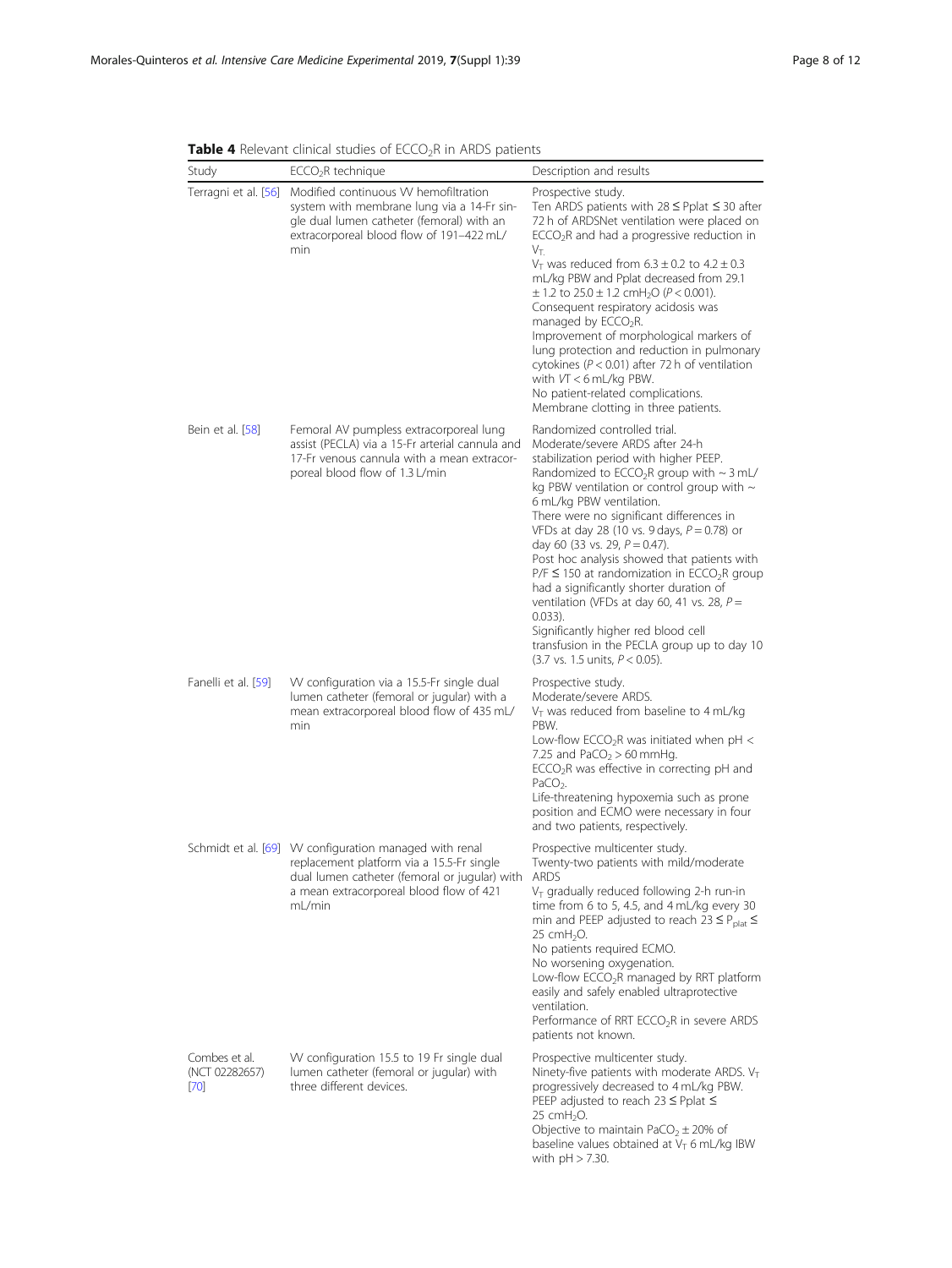<span id="page-8-0"></span>

| <b>Table 4</b> Relevant clinical studies of ECCO <sub>2</sub> R in ARDS patients (Continued) |  |
|----------------------------------------------------------------------------------------------|--|
|----------------------------------------------------------------------------------------------|--|

| Study | ECCO <sub>2</sub> R technique | Description and results                                                                                                                                                                                                                                                                                                                                                                                                                                                                                                                                                                                                                                                                                                                                                                         |
|-------|-------------------------------|-------------------------------------------------------------------------------------------------------------------------------------------------------------------------------------------------------------------------------------------------------------------------------------------------------------------------------------------------------------------------------------------------------------------------------------------------------------------------------------------------------------------------------------------------------------------------------------------------------------------------------------------------------------------------------------------------------------------------------------------------------------------------------------------------|
|       |                               | ECCO <sub>2</sub> R was able to reduce Pplat from 26 $\pm$<br>5 cmH <sub>2</sub> O to $23 \pm 3$ cmH <sub>2</sub> O ( $P < 0.01$ ) in 73%<br>of patients.<br>$ECCO2R$ was able to increase PEEP from 12<br>$\pm$ 4 cmH <sub>2</sub> O to 14 $\pm$ 4 cmH <sub>2</sub> O ( $P$ < 0.01).<br>ECCO <sub>2</sub> R allowed $\Delta P$ reduction from 13 $\pm$ 5 to<br>9 ± 4 cmH <sub>2</sub> O ( $P < 0.01$ ).<br>There were no significant changes in pH,<br>PaCO <sub>2</sub> , and PaO <sub>2</sub> /FiO <sub>2</sub> with $V_T$ reduction to<br>4 mL/kg/IBW<br>ECCO <sub>2</sub> R device length: 5 (3-8 days).<br>Derecruitment/hypoxia ( $n = 2$ ) that need to<br>increase $V_T$ , hemolysis ( $n = 3$ ). Hemorrhage<br>at the cannula insertion point $(n = 4)$ ,<br>pneumothorax $(n = 1)$ . |

what the exact impact of high carbon dioxide levels on the outcome remains uncertain. More importantly, whether it should be accepted or whether it should be prevented or treated with invasive techniques for extracorporeal removal remains highly uncertain.

# Additional file

[Additional file 1:](https://doi.org/10.1186/s40635-019-0239-0) Table S1. Ongoing studies of ECCO<sub>2</sub>R in ARDS. (DOCX 16 kb)

#### Abbreviations

ARDS: Acute respiratory distress syndrome; CO<sub>2</sub>: Carbon dioxide; ECCO<sub>2</sub>R: Extracorporeal carbon dioxide removal; HCA: Hypercapnic acidosis; LPS: Lipopolysaccharide; NF-KB: Nuclear factor kappa B; PaCO<sub>2</sub>: Partial arterial pressure of carbon dioxide; PaO2: Partial alveolar pressure of oxygen; PBW: Predicted body weight; VILI: Ventilator-induced lung injury

#### Acknowledgements

Not applicable.

#### Funding

This article did not receive sponsorship for publication

#### Availability of data and materials

Data sharing not applicable to this article as no datasets were generated or analyzed during the current study.

#### About this supplement

This article has been published as part of the supplement Intensive Care Medicine Experimental Volume 7 Supplement 1 2019: Proceedings from the Third International Symposium on Acute Pulmonary Injury and Translational Research (INSPIRES III). The full contents of the supplement are available at [https://icm-experimental.springeropen.com/articles/](https://icm-experimental.springeropen.com/articles/supplements/volume-7-supplement-1) [supplements/volume-7-supplement-1](https://icm-experimental.springeropen.com/articles/supplements/volume-7-supplement-1).

#### Authors' contributions

All the authors have contributed equally to the elaboration of this article. All authors read and approved the final manuscript.

#### Ethics approval and consent to participate

Not applicable.

#### Consent for publication

Not applicable.

#### Competing interests

The authors declare that they have no competing interests.

# Publisher's Note

Springer Nature remains neutral with regard to jurisdictional claims in published maps and institutional affiliations.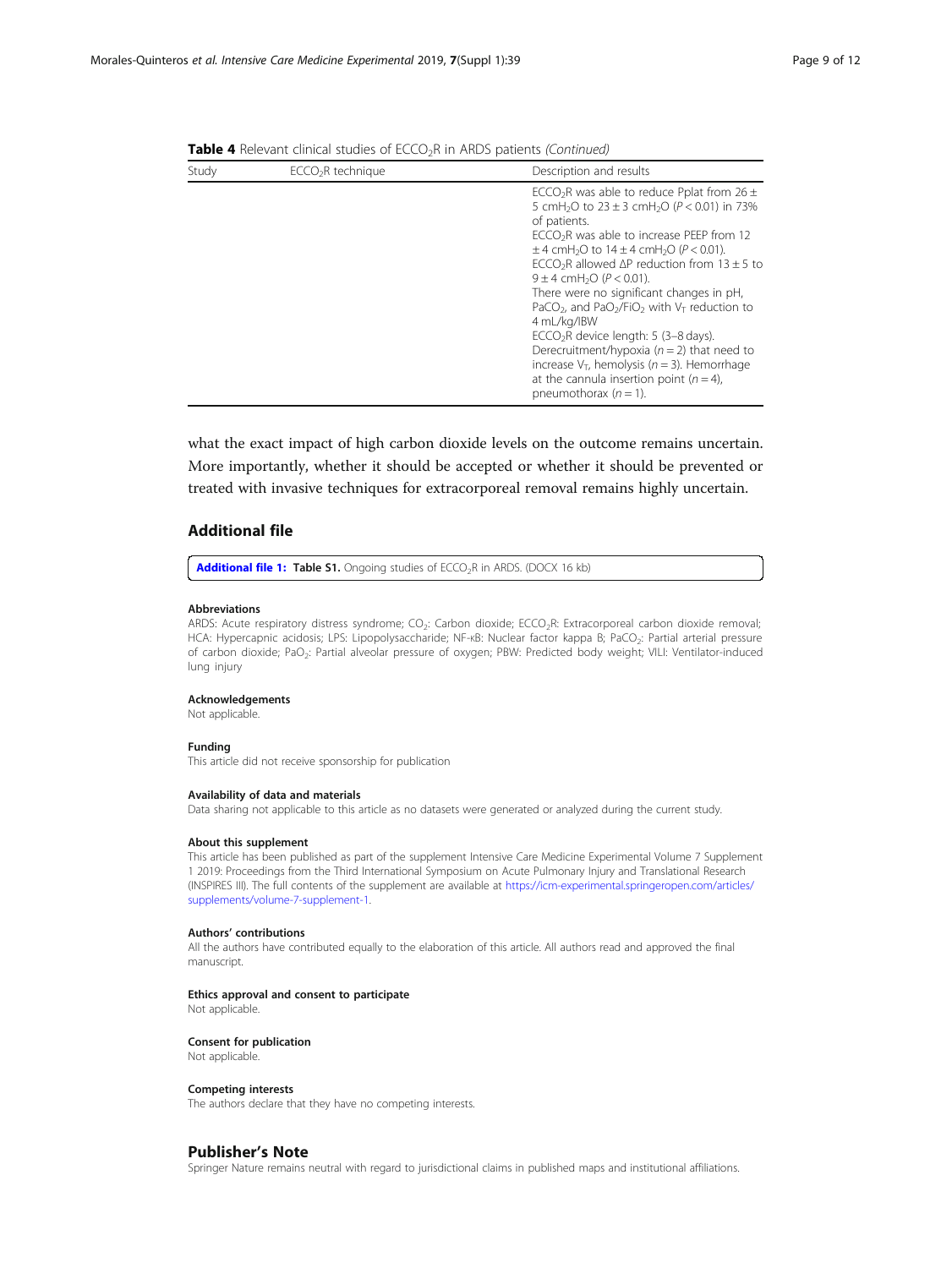#### <span id="page-9-0"></span>Author details

<sup>1</sup>Intensive Care Unit, Hospital Universitario Sagrado Corazón, Carrer de Viladomat, 288, 08029 Barcelona, Spain. <sup>2</sup>Department of Medicine, Universitat Autònoma de Barcelona, Bellatera, Spain. <sup>3</sup>Critical Care Center, Corporació Sanitària I Universitària Parc Taulí, Sabadell, Spain. <sup>4</sup>Institut d'Investigació i Innovació Parc Taulí (I3PT), Sabadell, Spain.<br><sup>5</sup>Denartment of Intensive Care, Amsterdam University Medical Centers University of Amsterda <sup>5</sup>Department of Intensive Care, Amsterdam University Medical Centers, University of Amsterdam, Amsterdam, The Netherlands. <sup>6</sup>Respiratory Medicine, Amsterdam University Medical Centers, University of Amsterdam, Amsterdam, The Netherlands. <sup>7</sup> Laboratory of Experimental Intensive Care and Anesthesiology (L-E-I-C-A), Amsterdam University Medical Centers, University of Amsterdam, Amsterdam, The Netherlands. <sup>8</sup>Mahidol Oxford Tropical Medicine Research Unit (MORU), Mahidol University, Bangkok, Thailand. <sup>9</sup>Centro de Investigación en Red de Enfermedades Respiratorias (CIBERES), Madrid, Spain.

#### Received: 21 February 2019 Accepted: 7 March 2019 Published: 25 July 2019

#### References

- 1. Nuckton TJ, Alonso JA, Kallet RH et al (2002) Pulmonary dead-space fraction as a risk factor for death in the acute respiratory distress syndrome. N Engl J Med 346:1281–1286
- 2. The Acute Respiratory Distress Syndrome Network (2000) Ventilation with lower tidal volumes as compared with traditional tidal volumes for acute lung injury and the acute respiratory distress syndrome. N Engl J Med 342:1301–1308
- 3. Putensen C, Theuerkauf N, Zinserling J et al (2009) Meta-analysis: ventilation strategies and outcomes of the acute respiratory distress syndrome and acute lung injury. Ann Intern Med 151(8):566–576
- 4. Broccard AF, Hotchkiss JR, Vannay C et al (2001) Protective effects of hypercapnic acidosis on ventilator-induced lung injury. Am J Respir Crit Care Med 164:802–806
- 5. Peltekova V, Engelberts D, Otulakowski G et al (2010) Hypercapnic acidosis in ventilator-induced lung injury. Intensive Care Med 36:869–878
- 6. Laffey JG, Tanaka M, Engelberts D et al (2000) Therapeutic hypercapnia reduces pulmonary and systemic injury following in vivo lung reperfusion. Am J Respir Crit Care Med 162:2287–2294
- 7. Shibata K, Cregg N, Engelberts D et al (1998) Hypercapnic acidosis may attenuate acute lung injury by inhibition of endogenous xanthine oxidase. Am J Respir Crit Care Med 158(5 Pt):1578–1584
- 8. O'Toole D, Hassett P, Contreras M et al (2009) Hypercapnic acidosis attenuates pulmonary epithelial wound repair by an NF-kappaB dependent mechanism. Thorax. 64:976–982
- 9. Briva A, Vadász I, Lecuona E et al (2007) High CO<sub>2</sub> levels impair alveolar epithelial function independently of pH. PLoS One 2:e1238
- 10. Welch LC, Lecuona E, Briva A et al (2010) Extracellular signal-regulated kinase (ERK) participates in the hypercapniainduced Na,K-ATPase downregulation. FEBS Lett 584:3985–3989
- 11. Lecuona E, Sun H, Chen J et al (2013) Protein kinase A-Ialpha regulates Na,K-ATPase endocytosis in alveolar epithelial cells exposed to high CO<sub>2</sub> concentrations. Am J Respir Cell Mol Biol 48:626-634
- 12. Contreras M, Ansari B, Curley G et al (2012) Hypercapnic acidosis attenuates ventilation-induced lung injury by a nuclear factor-kappaB-dependent mechanism. Crit Care Med 40:2622–2630
- 13. Cummins EP, Oliver KM, Lenihan CR et al (2010) NF-κB links CO<sub>2</sub> sensing to innate immunity and inflammation in mammalian cells. J Immunol 185:4439–4445
- 14. Laffey JG, Engelberts D, Kavanagh BP (2000) Buffering hypercapnic acidosis worsens acute lung injury. Am J Respir Crit Care Med 161:141–146
- 15. Otulakowski G, Engelberts D, Gusarova GA et al (2014) Hypercapnia attenuates ventilator induced lung injury via a disintegrin and metalloprotease-17. J Physiol 592:4507–4521
- 16. Takeshita K, Suzuki Y, Nishio K et al (2003) Hypercapnic acidosis attenuates endotoxin-induced nuclear factor-[kappa]B activation. Am J Respir Cell Mol Biol 29(1):124–132
- 17. O'Croinin DF, Nichol AD, Hopkins N et al (2008) Sustained hypercapnic acidosis during pulmonary infection increases bacterial load and worsens lung injury. Crit Care Med 36(7):2128–2135
- 18. Lang JD Jr, Chumley P, Eiserich JP et al (2000) Hypercapnia induces injury to alveolar epithelial cells via a nitric oxidedependent pathway. Am J Phys Lung Cell Mol Phys 279:L994–L1002
- 19. Vohwinkel CU, Lecuona E, Sun H et al (2011) Elevated CO(2) levels cause mitochondrial dysfunction and impair cell proliferation. J Biol Chem 286(43):37067–37076
- 20. Yang WC, Song CY, Wang N et al (2013) Hypercapnic acidosis confers antioxidant and anti-apoptosis effects against ventilator-induced lung injury. Lab Investig 93:1339–1349
- 21. Wang N, Gates KL, Trejo H et al (2010) Elevated  $CO_2$  selectively inhibits interleukin-6 and tumor necrosis factor expression and decreases phagocytosis in the macrophage. FASEB J 24:2178–2190
- 22. Oliver KM, Lenihan CR, Bruning U et al (2012) Hypercapnia induces cleavage and nuclear localization of RelB protein, giving insight into  $CO_2$  sensing and signaling. J Biol Chem 287:14004-14011
- 23. Laffey JG, Engelberts D, Duggan M et al (2003) Carbon dioxide attenuates pulmonary impairment resulting from hyperventilation. Crit Care Med 31:2634–2640
- 24. Lecuona E, Trejo HE, Sznajder JI (2007) Regulation of Na,K-ATPase during acute lung injury. J Bioenerg Biomembr 39(5– 6):391–395
- 25. D'Angelo E, Calderini IS, Tavola M (2001) The effects of  $CO<sub>2</sub>$  on respiratory mechanics in anesthetized paralyzed humans. Anesthesiology. 94(4):604–610
- 26. Lele EE, Hantos Z, Bitay M et al (2011) Bronchoconstriction during alveolar hypocapnia and systemic hypercapnia in dogs with a cardiopulmonary bypass. Respir Physiol Neurobiol 175(1):140–145
- 27. Butler J, Caro CG, Alcala R et al (1960) Physiological factors affecting airway resistance in normal subjects and in patients with obstructive respiratory disease. J Clin Invest 39:584–591
- 28. Swenson ER, Robertson HT, Hlastala MP (1994) Effects of inspired carbon dioxide on ventilation-perfusion matching in normoxia, hypoxia, and hyperoxia. Am J Respir Crit Care Med 149:1563–1569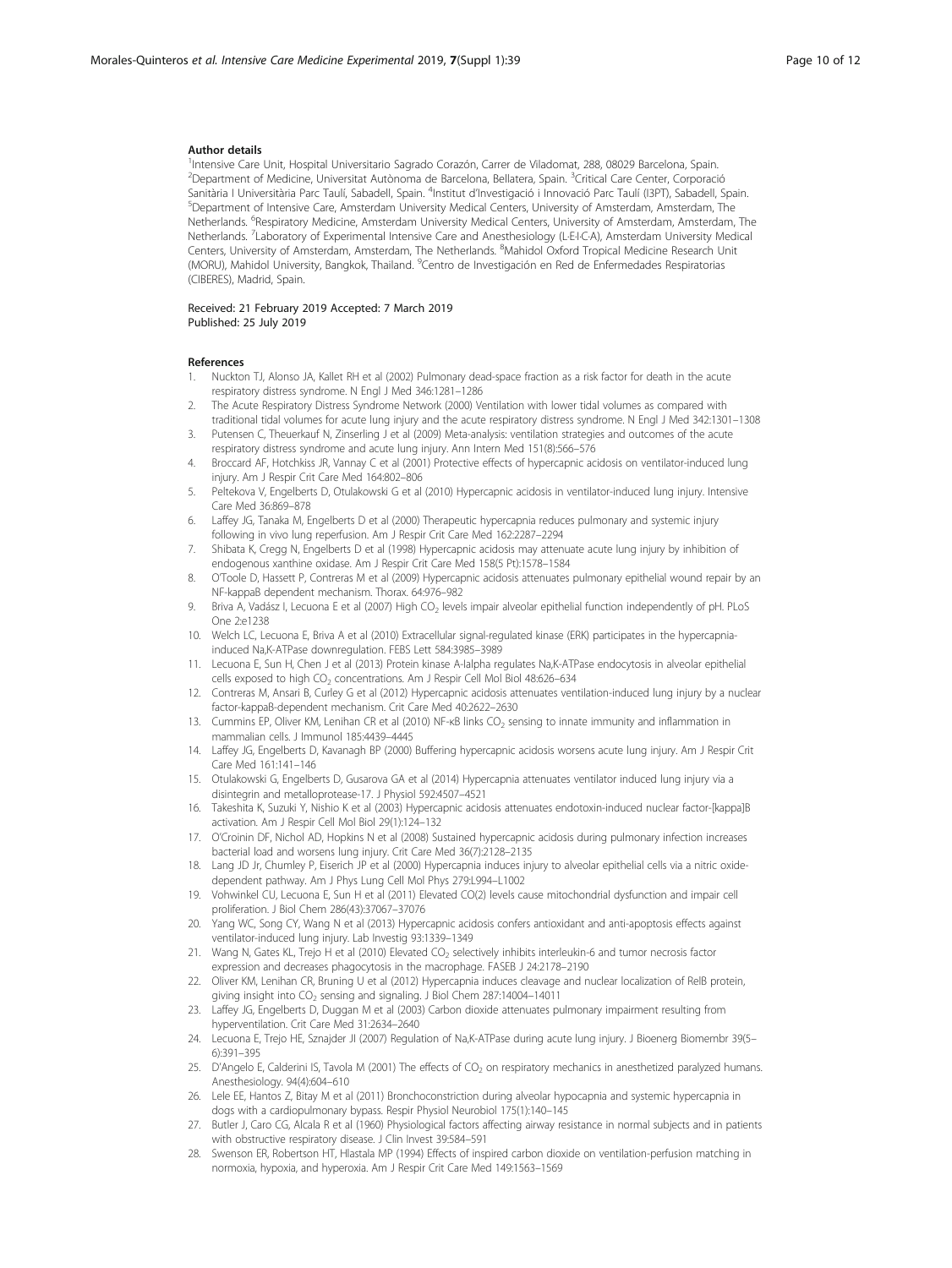- <span id="page-10-0"></span>29. Brogan TV, Hedges RG, McKinney S et al (2000) Pulmonary NO synthase inhibition and inspired CO<sub>2</sub>: effects on V'/Q' and pulmonary blood flow distribution. Eur Respir J 16:288
- 30. Brogan TV, Robertson HT, Lamm WJ et al (2004) Carbon dioxide added late in inspiration reduces ventilation-perfusion heterogeneity without causing respiratory acidosis. J Appl Physiol 96:1894–1898
- 31. Keenan RJ, Todd TR, Demajo W et al (1990) Effects of hypercarbia on arterial and alveolar oxygen tensions in a model of gram-negative pneumonia. Appl Phys 68:1820–1825
- 32. Sinclair SE, Kregenow DA, Starr I et al (2006) Therapeutic hypercapnia and ventilation-perfusion matching in acute lung injury: low minute ventilation vs inspired  $CO<sub>2</sub>$ . Chest. 130:85–92
- 33. Wildeboer-Venema F (1980) The influences of temperature and humidity upon the isolated surfactant film of the dog. Respir Physiol 39:63–71
- 34. Torbati D, Mangino MJ, Garcia E et al (1998) Acute hypercapnia increases the oxygen-carrying capacity of the blood in ventilated dogs. Crit Care Med 26(11):1863–1867
- 35. Kregenow DA, Swenson ER (2002) The lung and carbon dioxide: implications for permissive and therapeutic hypercapnia. Eur Respir J 20:6–11
- 36. Cullen DJ, Eger EI 2nd (1974) Cardiovascular effects of carbon dioxide in man. Anesthesiology. 41(4):345–349
- 37. Bidani A, Tzouanakis AE, Cardenas VJ et al (1994) Permissive hypercapnia in acute respiratory failure. JAMA. 272(12):957–962
- 38. Jung B, Sebbane M, Le Goff C et al (2013) Moderate and prolonged hypercapnic acidosis may protect against
- ventilator-induced diaphragmatic dysfunction in healthy piglet: an in vivo study. Crit Care 17:R15 39. Jonville S, Delpech N, Dejean A (2002) Contribution of respiratory acidosis to diaphragmatic fatigue at exercise. Eur Respir J 19:1079–1086
- 40. Dunlop K, Gosal K, Kantores C et al (2014) Therapeutic hypercapnia prevents inhaled nitric oxide-induced rightventricular systolic dysfunction in juvenile rats. Free Radic Biol Med 69:35–49
- 41. Peng G, Ivanovska J, Kantores C et al (2012) Sustained therapeutic hypercapnia attenuates pulmonary arterial Rho-kinase activity and ameliorates chronic hypoxic pulmonary hypertension in juvenile rats. Am J Physiol Heart Circ Physiol 302:H2599–H2611
- 42. Ketabchi F, Ghofrani HA, Schermuly RT et al (2012) Effects of hypercapnia and NO synthase inhibition in sustained hypoxic pulmonary vasoconstriction. Respir Res 13:7
- 43. Lhéritier G, Legras A, Caille A et al (2013) Prevalence and prognostic value of acute cor pulmonale and patent foramen ovale in ventilated patients with early acute respiratory distress syndrome: a multicenter study. Intensive Care Med 39:1734–1742
- 44. Curley GF, Laffey JG, Kavanagh BP (2013) CrossTalk proposal: there is added benefit to providing permissive hypercapnia in the treatment of ARDS. J Physiol 591(11):2763–2765
- 45. Kregenow DA, Rubenfeld GD, Hudson LD et al (2006) Hypercapnic acidosis and mortality in acute lung injury. Crit Care Med 34:1–7
- 46. Brochard L, Roudot-Thoraval F, Roupie E et al (1998) Tidal volume reduction for prevention of ventilator-induced lung injury in acute respiratory distress syndrome. Am J Respir Crit Care Med 158:1831–1838
- 47. Nin N, Muriel A, Peñuelas O et al (2017) Severe hypercapnia and outcome of mechanically ventilated patients with moderate or severe acute respiratory distress syndrome. Intensive Care Med 43:200–208
- 48. Tiruvoipati R, Pilcher D, Buscher H et al (2017) Effects of hypercapnia and hypercapnic acidosis on hospital mortality in mechanically ventilated patients. Crit Care Med 45:e649–e656
- 49. Suter PM, Fairley B, Isenberg MD (1975) Optimum end-expiratory airway pressure in patients with acute pulmonary failure. N Engl J Med 292(6):284–289
- 50. Blanch L, Lucangelo U, Lopez-Aguilar J et al (1999) Volumetric capnography in patients with acute lung injury: effects of positive end-expiratory pressure. Eur Respir J 13(5):1048–1054
- 51. Beydon L, Uttman L, Rawal R et al (2002) Effects of positive end-expiratory pressure on dead space and its partitions in acute lung injury. Intensive Care Med 28(9):1239–1245
- 52. Cavalcanti AB, Suzumura ÉA, Laranjeira LN et al (2017) Effect of lung recruitment and titrated positive end-expiratory pressure (PEEP) vs low PEEP on mortality in patients with acute respiratory distress syndrome: a randomized clinical trial. JAMA. 318(14):1335–1345
- 53. Brower RG, Lanken PN, MacIntyre N et al (2004) Higher versus lower positive end-expiratory pressures in patients with the acute respiratory distress syndrome. N Engl J Med 351(4):327–336
- 54. Mercat A, Richard JC, Vielle B et al (2008) Positive end-expiratory pressure setting in adults with acute lung injury and acute respiratory distress syndrome: a randomized controlled trial. JAMA. 299(6):646–655
- 55. Meade MO, Cook DJ, Guyatt GH et al (2009) Ventilation strategy using low tidal volumes, recruitment maneuvers, and high positive end-expiratory pressure for acute lung injury and acute respiratory distress syndrome: a randomized controlled trial. JAMA. 299(6): 637–645
- 56. Terragni PP, Rosboch G, Tealdi A et al (2007) Tidal hyperinflation during low tidal volume ventilation in acute respiratory distress syndrome. Am J Respir Crit Care Med 175(2):160–166
- 57. Terragni PP, Del Sorbo L, Mascia L et al (2009) Tidal volume lower than 6 ml/kg enhances lung protection: role of extracorporeal carbon dioxide removal. Anesthesiology. 111(4):826–835. <https://doi.org/10.1097/ALN.0b013e3181b764d2>
- 58. Bein T, Weber-Carstens S, Goldmann A et al (2013) Lower tidal volume strategy (≈3 ml/kg) combined with extracorporeal CO<sub>2</sub> removal versus "conventional" protective ventilation (6 ml/kg) in severe ARDS: the prospective randomized Xtravent-study. Intensive Care Med 39:847–856
- 59. Fanelli V, Ranieri MV, Mancebo J et al (2016) Feasibility and safety of low-flow extracorporeal carbon dioxide removal to facilitate ultra-protective ventilation in patients with moderate acute respiratory distress syndrome. Crit Care 20(1):36. <https://doi.org/10.1186/s13054-016-1211-y>
- 60. Gattinoni L (2016) Ultra-protective ventilation and hypoxemia. Crit Care 20:130–131
- 61. Gattinoni L, Kolobow T, Tomlinson T et al (1978) Low-frequency positive pressure ventilation with extracorporeal carbon dioxide removal (LFPPV-ECCO<sub>2</sub>R): an experimental study. Anesth Analg 57(4):470-477
- 62. Kluge S, Braune SA, Engel M et al (2012) Avoiding invasive mechanical ventilation by extracorporeal carbon dioxide removal in patients failing noninvasive ventilation. Intensive Care Med 38:1632–1639
- 63. Burki NK, Mani RK, Herth FJF et al (2013) COPD a novel extracorporeal CO<sub>2</sub> removal results of a pilot study of hypercapnic respiratory failure in patients with COPD. Chest. 143(3):678–686. <https://doi.org/10.1378/chest.12-0228>